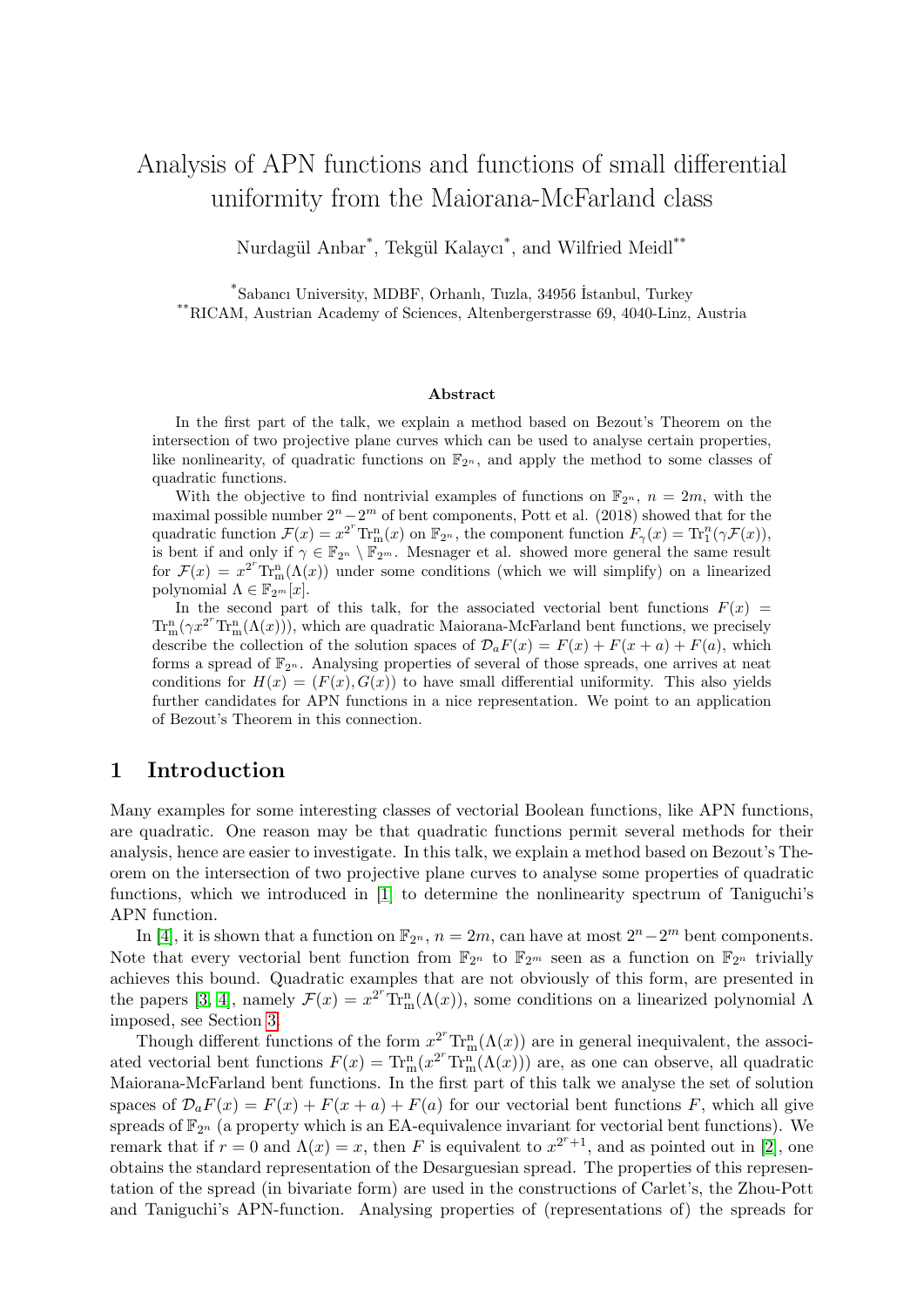other F, we get different neat conditions on  $G : \mathbb{F}_{2^n} \to \mathbb{F}_{2^m}$  such that  $H(x) = (F(x), G(x))$  has a small differential uniformity. This can serve as tool to obtain various inequivalent classes of differentially k-uniform functions in a simple representation.

We then present results on the differential uniformity of functions  $H(x) = (F(x), G(x))$  from  $\mathbb{F}_{2^n} \to \mathbb{F}_{2^m} \times \mathbb{F}_{2^m}$ , and point to an application of Bezout's points in the intersection in this connection.

#### <span id="page-1-3"></span>2 Application of Bezout's Theorem

Let  $\mathcal{X}_i$  be two projective curves over  $\bar{\mathbb{F}}_2$  without common components of degree  $d_i$ , where  $\bar{\mathbb{F}}_2$  is the algebraic closure of  $\mathbb{F}_2$ , and P be a point on  $\mathcal{X}_i$  for  $i = 1, 2, i.e., P \in \mathcal{X}_1 \cap \mathcal{X}_2$ . We denote the multiplicity of  $P \in \mathcal{X}_i$  by  $m_P(\mathcal{X}_i)$  for  $i = 1, 2$  and the intersection multiplicity of  $P \in \mathcal{X}_1 \cap \mathcal{X}_2$ by  $I(P, \mathcal{X}_1 \cap \mathcal{X}_2)$ . It is well-known fact that  $\mathcal{X}_1$  and  $\mathcal{X}_2$  intersect at P with multiplicity

<span id="page-1-1"></span>
$$
I(P, \mathcal{X}_1 \cap \mathcal{X}_2) \ge m_P(\mathcal{X}_1) m_P(\mathcal{X}_1)
$$
\n<sup>(1)</sup>

and equality holds if and only if  $\mathcal{X}_1$  and  $\mathcal{X}_2$  have no common tangent lines at P. Then Bezout's Theorem states that

<span id="page-1-2"></span>
$$
\sum_{P \in \mathcal{X}_1 \cap \mathcal{X}_2} I(P, \mathcal{X}_1 \cap \mathcal{X}_2) = d_1 d_2 \tag{2}
$$

In particular, by Bezout's theorem, we conclude that  $\mathcal{X}_1$  and  $\mathcal{X}_2$  intersect at most  $d_1d_2$  distinct points.

Let H be a function on  $\mathbb{F}_{2^n}$  for  $n=2m$ . By identifying  $\mathbb{F}_{2^n}$  to  $\mathbb{F}_{2^m}\times\mathbb{F}_{2^m}$ , we can consider H as a bivariate function. In particular, we can see Carlet's, the Zhou-Pott and Taniguchi's functions  $H(x) = (F(x), G(x)) : \mathbb{F}_{2^n} \to \mathbb{F}_{2^m} \times \mathbb{F}_{2^m}$  as a function  $H(X, Y) = (F(X, Y), G(X, Y))$ on  $\mathbb{F}_{2^m} \times \mathbb{F}_{2^m}$ . Note that any directional derivative of the component function  $H_{\lambda,\mu}$  of H corresponding to  $(\lambda, \mu) \in \mathbb{F}_{2^m} \times \mathbb{F}_{2^m}$  is linear as H is a quadratic function. Therefore, to determine the Walsh spectrum of  $H$ , it is enough to determine the dimensions of the solution spaces  $\Lambda_{\lambda,\mu}$  consisting of  $(u, v) \in \mathbb{F}_{2^m} \times \mathbb{F}_{2^m}$  such that

$$
\operatorname{Tr}_{m} \left( \lambda (F(X + u, Y + v) + F(X, Y) + F(u, v)) + \mu (G(X + u, Y + v) + G(X, Y) + G(u, v)) \right) = 0
$$
\n(3)

for all  $(X, Y) \in \mathbb{F}_{2^m} \times \mathbb{F}_{2^m}$ . By using the fact that  $\text{Tr}_m(ux^{2^k}) = \text{Tr}_m(u^{2^{i-k}}x^{2^i})$  we observe that Equation [\(3\)](#page-1-0) is equivalent to

<span id="page-1-0"></span>
$$
\operatorname{Tr}_m\left(A(u,v)X^{2^l} + B(u,v)Y^{2^j}\right) = 0
$$

for some linearized polynomials  $A(U, V), B(U, V) \in \mathbb{F}_{2^m}(U, V)$  of degree  $2^{2i}$ , where i is an integer related to the degree of H with  $gcd(i, m) = 1$ . That is,  $\Lambda_{\lambda,\mu} = \{(u, v) \in \mathbb{F}_{2^m} \times \mathbb{F}_{2^m} \mid A(u, v) =$  $B(u, v) = 0$ . Then the fact  $gcd(i, m) = 1$  implies that the dimension of  $\Lambda_{\lambda,\mu}$  over  $\mathbb{F}_2$  is the same as the dimension of  $\tilde{\Lambda}_{\lambda,\mu}$  over  $\mathbb{F}_{2^i}$ , where  $\tilde{\Lambda}_{\lambda,\mu} = \{(u, v) \in \mathbb{F}_{2^{mi}} \times \mathbb{F}_{2^{mi}} \mid A(u, v) = B(u, v) = 0\}.$ Let  $\mathcal{X}_1$  and  $\mathcal{X}_2$  be the curves defined by the affine equations  $A(U, V)$  and  $B(U, V)$ , respectively. We observe that  $\mathcal{X}_i$  has a unique point  $P_i$  at infinity for  $i = 1, 2$  such that  $P_1 \neq P_2$ . Note that this implies that  $\mathcal{X}_1$  and  $\mathcal{X}_2$  have no common components. Otherwise, they would have an intersection point at infinity. Then Bezout's theorem implies that  $|\tilde{\Lambda}_{\lambda,\mu}| \leq 2^{4i}$  as  $\mathcal{X}_1$  and  $\mathcal{X}_2$ intersect at most  $2^{4i}$  distinct affine points. In particular, we conclude that  $\dim_{\mathbb{F}_2}(\Lambda_{\lambda,\mu}) \leq 4$ . We suppose that they intersect at exactly  $2^{4i}$  distinct affine points, i.e., the corresponding component function is 4-plateaued. In this case, we construct curves  $\mathcal{Y}_1$  and  $\mathcal{Y}_2$  of degrees  $2^{2i+1}$  and  $2^{2i}+1$ , respectively, satisfying the following properties.

(i) If  $P \in \mathcal{X}_1 \cap \mathcal{X}_2$ , then  $P \in \mathcal{Y}_1 \cap \mathcal{Y}_2$ . In particular,  $\mathcal{Y}_1$  and  $\mathcal{Y}_2$  have  $2^{4i}$  distinct affine intersection points.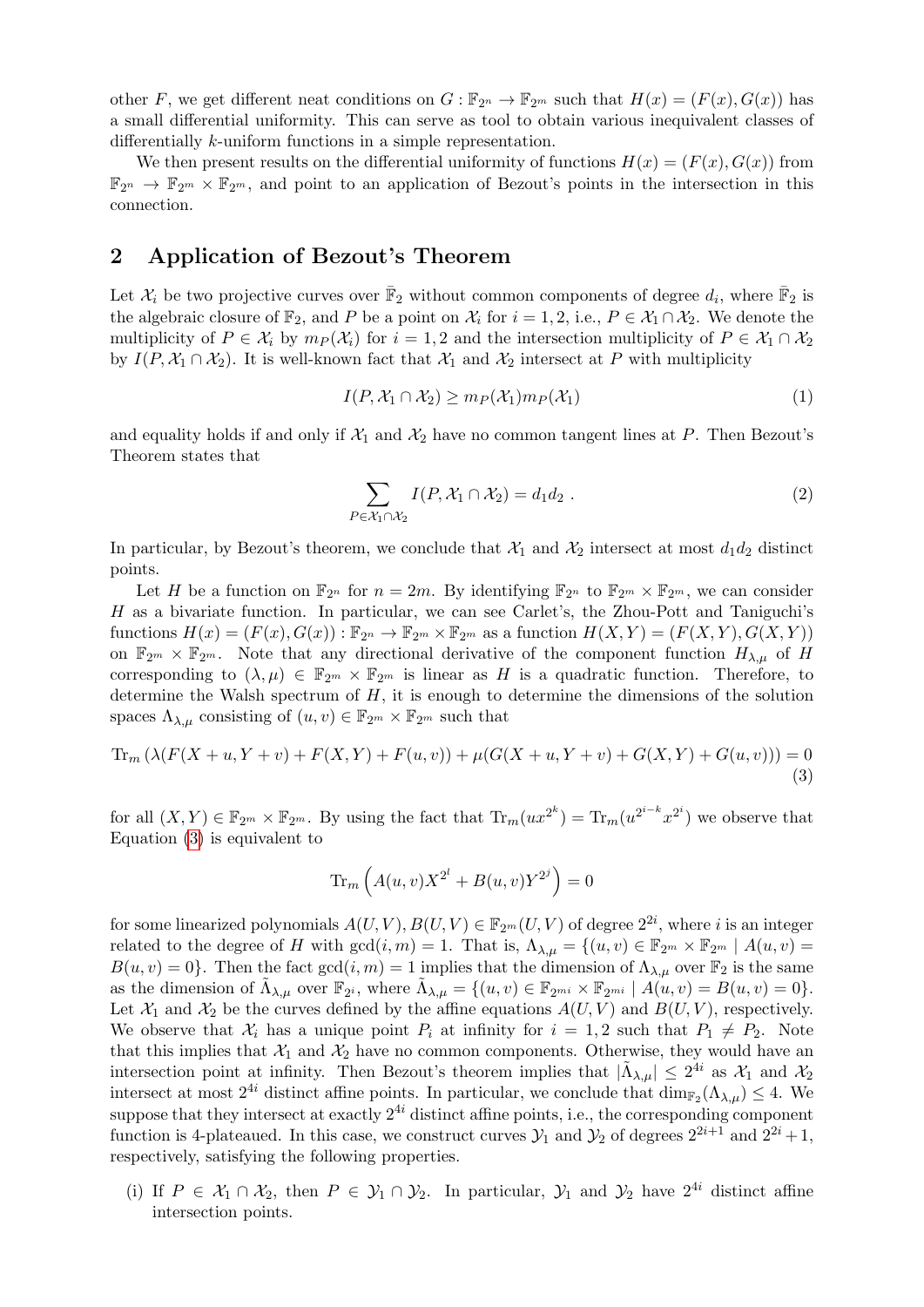- (ii) If  $P \in \mathcal{X}_1 \cap \mathcal{X}_2$ , then  $m_P(\mathcal{Y}_1) \geq 2$ .
- (iii)  $\mathcal{Y}_1$  and  $\mathcal{Y}_2$  intersect at infinity, say Q, with  $m_Q(\mathcal{Y}_1) = 2^{2i}$  and  $m_Q(\mathcal{Y}_2) = 2^{2i} + 1$  with a common tangent line.

Then by Equations [\(1\)](#page-1-1) and [\(2\)](#page-1-2), we arrive a contradiction. That is,  $\dim_{\mathbb{F}_2}(\Lambda_{\lambda,\mu}) \leq 2$ , which gives the following result, see [\[1\]](#page-4-0).

Theorem 2.1 Carlet's, the Zhou-Pott and Taniguchi's APN-functions have classical spectrum.

# <span id="page-2-0"></span>3 The Solution Spaces of  $\mathcal{D}_a F(x) = F(x) + F(x + a) + F(a)$

In [\[4\]](#page-4-1), it is shown that the function  $F_{\gamma}(x) = Tr_1^n(\gamma x^{2^r} Tr_m^n(x))$ ,  $r \ge 0$ , is bent if and only if  $\gamma \in \mathbb{F}_{2^n} \setminus \mathbb{F}_{2^m}$ . Hence  $\mathcal{F}(x) = x^{2^r} \text{Tr}_{\text{m}}^{\text{n}}(x)$  is an example of a function with maximal possible number of bent components, which is "nontrivial" if  $r > 0$ . If  $r = 0$ , then F is equivalent to  $x^{2^m+1}$ , which actually maps  $\mathbb{F}_{2^n}$  into  $\mathbb{F}_{2^m}$  and as pointed out in [\[2\]](#page-4-3), is essentially the Maiorana-McFarland bent function  $xy$  in univariate representation.

In [\[3\]](#page-4-2), where also two open problems of [\[4\]](#page-4-1) are solved, it is shown that if for some  $\alpha_j \in \mathbb{F}_{2^m}$ ,  $1 \leq j \leq \sigma$ , both  $\mathcal{A}_1 = \sum_{j=1}^{\sigma} \alpha_j^{2^{m-t_j}}$  $j^{2^{m-t_j}} z^{2^{m-t_j}-1} + 1 = 0$  and  $\mathcal{A}_2 = \sum_{j=1}^{\sigma} \alpha_j^{2^{m-r}} z^{2^{t_j}-1} + 1 = 0$  do not have a solution in  $\mathbb{F}_{2^m}$ , then the function  $F_{\gamma}: \mathbb{F}_{2^n} \to \mathbb{F}_2$  given as

$$
F_{\gamma}(x) = \text{Tr}_n\left(\gamma x^{2^r}(\text{Tr}_m^n(x) + \sum_{j=1}^{\sigma} \alpha_j \text{Tr}_m^n(x^{2^{t_j}}))\right),\tag{4}
$$

is bent if and only if  $\gamma \notin \mathbb{F}_{2^m}$ .

We first refine the observation in [\[3\]](#page-4-2) on the above function by showing a simpler (and also necessary) condition.

**Proposition 3.1** Let  $r \ge 0$  be an integer and  $\Lambda(x) = x + \sum_{j=1}^{\sigma} \alpha_j x^{2^{t_j}} \in \mathbb{F}_{2^m}[x]$ . The function  $F: \mathbb{F}_{2^n} \to \mathbb{F}_{2^m}$  given as r

<span id="page-2-2"></span><span id="page-2-1"></span>
$$
F(x) = \text{Tr}_{\text{m}}^{\text{n}}(\gamma x^{2^r} \text{Tr}_{\text{m}}^{\text{n}}(\Lambda(x)))
$$
\n(5)

is a vectorial bent function for all  $\gamma \in \mathbb{F}_{2^m} \setminus \mathbb{F}_{2^m}$  if and only if  $\Lambda$  is a permutation of  $\mathbb{F}_{2^m}$ .

Our objective is now to describe the collection of the solution spaces for the vectorial bent functions in [\(5\)](#page-2-1). We arrive at the following result.

**Proposition 3.2** Let  $\Lambda$  be a linear permutation of  $\mathbb{F}_{2^m}$ , and let  $F : \mathbb{F}_{2^n} \to \mathbb{F}_{2^m}$  be the vectorial bent function in [\(5\)](#page-2-1).

(i) For every  $z \in \mathbb{F}_{2^m}$ ,  $U_z = \{x \in \mathbb{F}_{2^n} | \text{Tr}_{m}^n(\gamma x^{2^r}) + z \text{Tr}_{m}^n(\Lambda(x)) = 0\}$  is an m-dimensional subspace of  $\mathbb{F}_{2^n}$ . The subspaces  $U_z$ ,  $z \in \mathbb{F}_{2^m}$ , together with  $\mathbb{F}_{2^m}$  form a spread of  $\mathbb{F}_{2^n}$ .

(ii) For  $a \in \mathbb{F}_{2^m}^*$  we have  $F(x) + F(x+a) + F(a) = 0$  if and only if  $x \in \mathbb{F}_{2^m}$ , and the solution space of  $F(x) + F(x + a) + F(a)$  is  $U_z$  if and only if  $a \in U_z$ .

Clearly,  $H : \mathbb{F}_{2^n} \to \mathbb{F}_{2^m} \times \mathbb{F}_{2^m}$  with  $H(x) = (F(x), G(x))$  and G quadratic, is differentially k-uniform if and only if G is differentially k-uniform on  $\mathbb{F}_{2^m}$  and G restricted to the linear space  $U_z$  is differentially k-uniform for all  $z \in \mathbb{F}_{2^m}$ . We remark that the set of our solution spaces of  $\mathcal{D}_{a}F$  for F being a spread, results in the smallest possible number of restrictions of this form on G. As remarked (see [\[2\]](#page-4-3)), for  $r = 0$ ,  $\Lambda(x) = x$  we get the standard representation of the Desarguesian spread, i.e., the collection of the multiplicative cosets of  $\mathbb{F}_{2m}$  (0 added for each space). For gcd(r, m)  $\lt m$  we can also infer nice properties of some other flavour: Let  $\alpha \in U_z$ ,  $z \neq 0$ , then for every  $c \in \mathbb{F}_{2^m}^*$ , the element  $c\alpha$  lies in  $U_{c^{2^r-1}z}$ . In particular, if  $gcd(r, m) = 1$ , then for  $z \neq 0$  we have  $U_z = cU_1$  for some  $c \in \mathbb{F}_{2^m}^*$  (depending on z). For some classes of G we conclude the following conditions involving only 3 spread elements.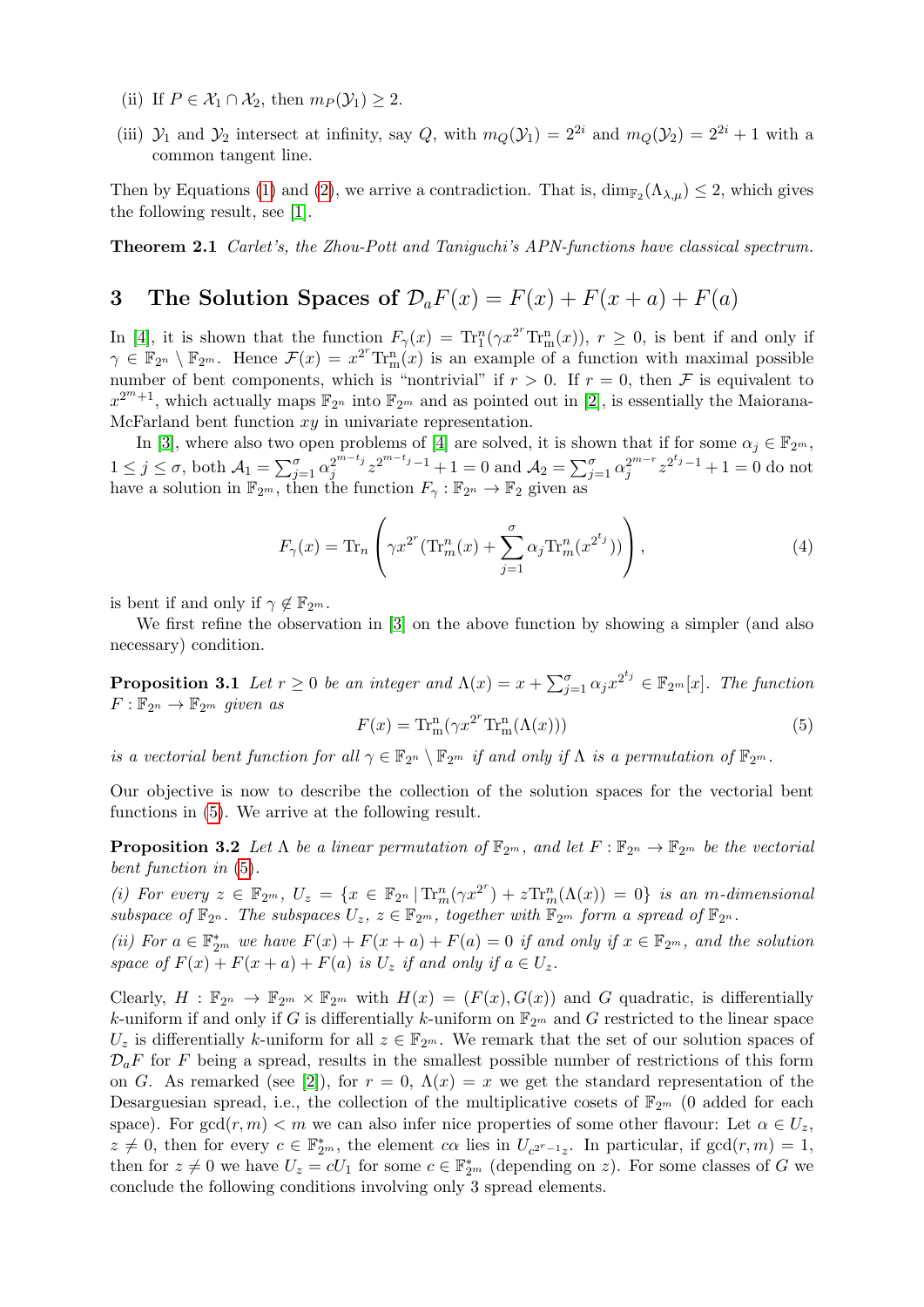**Theorem 3.3** Let  $G: \mathbb{F}_{2^n} \to \mathbb{F}_{2^m}$  be a quadratic function such that for every nonzero  $c \in \mathbb{F}_{2^m}$ we have  $G(c\alpha) = K(c)G(\alpha)$  for some nonzero constant  $K(c) \in \mathbb{F}_{2^m}$  (depending on c) and every  $\alpha \in \mathbb{F}_{2^n}$ . If  $gcd(r, m) = 1$ , then  $H(x) = (\text{Tr}_{m}^{n}(\gamma x^{2^r}\text{Tr}_{m}^{n}(x)), G(x))$  is differentially k-uniform if and only if

- (i) G is differentially k-uniform on  $\mathbb{F}_{2^m}$ .
- (ii) the function from  $U_0$  to  $\mathbb{F}_{2^m}$  given by  $G(x) + G(x+a)$  is k-to-1 for every nonzero  $a \in U_0$ ,
- (iii) the function from  $U_1$  to  $\mathbb{F}_{2^m}$  given by  $G(x) + G(x+a)$  is k-to-1 for every nonzero  $a \in U_1$ .

We remark that every monomial  $G(x) = \text{Tr}_{m}^{n}(\beta x^{2^{i}+1})$ , and  $G(x) = \text{Tr}_{m}^{n}(\eta x^{2^{i}+1} + \delta x^{2^{m+i}+1})$ (suggested in [\[2\]](#page-4-3)) for  $r = 0$ ) satisfies  $G(c\alpha) = K(c)G(\alpha)$ ,  $c \in \mathbb{F}_{2^m}^*$ . Therefore, our next aim is to investigate both the differential uniformity and the Walsh spectrum of  $H$  for these functions by using Theorem [3.3](#page-2-2) and Bezout's Theorem.

We note that  $U_1 = \{x \in \mathbb{F}_{2^n} \mid x + \gamma x^{2^r} \in \mathbb{F}_{2^m}\}\.$  As  $\{1, \gamma, \gamma^{2^r+1}\}\)$  is linearly dependent over  $\mathbb{F}_{2^m}$  and  $\gamma \in \mathbb{F}_{2^n} \setminus \mathbb{F}_{2^m}$ , there exist  $a_1, a_0 \in \mathbb{F}_{2^m}$  such that  $\gamma^{2^r+1} + a_1\gamma + a_0 = 0$ . Let  $c \in \mathbb{F}_{2^m}$ such that  $c^{2^r} = a_1$ . We define  $\psi(T) := T + (\gamma + c)T^{2^r}$  and show that  $\psi : \mathbb{F}_{2^m} \to U_1$  is an isomorphism. Hence we can state Conditions  $(i)$  and  $(iii)$  in Theorem [3.3](#page-2-2) together in a neater way as follows:

(i') G and  $G \circ \psi$  are differentially k-uniform on  $\mathbb{F}_{2^m}$ .

In the rest of the talk we consider  $H(x) = (F(x), G(x))$  for functions  $G(x) = \text{Tr}_{m}^{n}(\beta x^{2^{r}+1})$ and  $G(x) = \text{Tr}_{m}^{n}(\eta x^{2^{r}+1} + \delta x^{2^{m+r}+1}),$  i.e.,  $r = i$ . By above discussion, to decide differential uniformity of  $H$ , it is sufficient to examine the solution space of

(i')  $G(x + a) + G(x) + G(a) = 0$  in  $a \in \mathbb{F}_{2^m}$  (resp.,  $U_0$ ) for  $a \in \mathbb{F}_{2^m}^*$  (resp.,  $a \in U_0$ ) and

(ii') 
$$
G(\psi(x) + \psi(a)) + G(\psi(x)) + G(\psi(a)) = 0
$$
 in  $a \in \mathbb{F}_{2^m}$  for  $a \in \mathbb{F}_{2^m}^*$ .

By straightforward calculations, we show that  $G(x + a) + G(x) + G(a) = 0$  has exactly 2 solutions in  $\mathbb{F}_{2^m}$  for  $a \in \mathbb{F}_{2^m}^*$ , and in  $U_0$  for  $a \in U_0$  if  $\beta, \beta \nu^{2^r+1} \notin \mathbb{F}_{2^m}$  for the first function, where  $\nu^{2^r} = \gamma^{-1}$ . Similarly, it has exact two solutions if  $\eta + \delta, \eta \nu^{2^r+1} + \delta \nu^{(2^r+1)2^m} \notin \mathbb{F}_{2^m}$ for the second one. Moreover,  $G(\psi(x) + \psi(a)) + G(\psi(x)) + G(\psi(a)) = 0$  in  $\mathbb{F}_{2^m}$  has at most 4 solutions for  $a \in \mathbb{F}_{2^m}^*$ . For the proof of the second argument we use Bezout's Theorem different than the one given in Section [2.](#page-1-3) By setting  $X := x$  and  $Y := x^{2^r}$ , we can consider the solution space of  $G(\psi(x) + \psi(a)) + G(\psi(x)) + G(\psi(a)) = 0$  as the intersection of two curves  $\mathcal{X}_1$ and  $\mathcal{X}_2$  of degree  $2^r$  such that each solution corresponds to an intersection point. We observe that  $\mathcal{X}_i$  has a unique point at infinity  $P_i$  for  $i = 1, 2$  such that  $P_1 \neq P_2$ . In other words,  $\mathcal{X}_1$  and  $\mathcal{X}_2$  are curves having no common components. Then Bezout's Theorem implies that  $G(\psi(x) + \psi(a)) + G(\psi(x)) + G(\psi(a)) = 0$  has at most  $2^{2r}$  solutions in  $\mathbb{F}_{2^{mr}}$ , which implies the existence of at most 4 solutions in  $\mathbb{F}_{2^m}$ . That is, we obtain the following result.

<span id="page-3-0"></span>**Theorem 3.4** Let  $G(x) = \text{Tr}_{m}^{n}(\beta x^{2^{r}+1})$  or  $G(x) = \text{Tr}_{m}^{n}(\eta x^{2^{r}+1} + \delta x^{2^{m+r}+1})$  and  $\nu^{2^{r}} = \gamma^{-1}$ . If  $\gcd(r, m) = 1$  and  $\beta, \beta \nu^{2^r+1} \notin \mathbb{F}_{2^m}$  or  $\eta + \delta, \eta \nu^{2^r+1} + \delta \nu^{(2^r+1)2^m} \notin \mathbb{F}_{2^m}$ , then  $H(x) =$  $(\mathrm{Tr}^{\mathrm{n}}_{\mathrm{m}}(\gamma x^{2^r}\mathrm{Tr}^{\mathrm{n}}_{\mathrm{m}}(x)),G(x))$  is differentially at most 4-uniform.

Moreover, by similar calculations in Section [2,](#page-1-3) we can show that components functions are at most 4-plateaued. In particular, we see that any component function is bent or semibent if  $n \equiv 2 \mod 4$ . That is, we have the following result.

#### **Corollary 3.5** If  $n \equiv 2 \mod 4$ , then any APN function in Theorem [3.4](#page-3-0) have classical spectrum.

Our future work is to show the existence of elements  $\eta, \delta \in \mathbb{F}_{2^n}$  giving low differential uniformity and high non-linearity as given in Theorem [2.](#page-1-3) Magma Calculation shows that there are many APN functions of these forms. Therefore, another aim is to find the conditions on these elements for which we obtain an infinite class of APN functions.